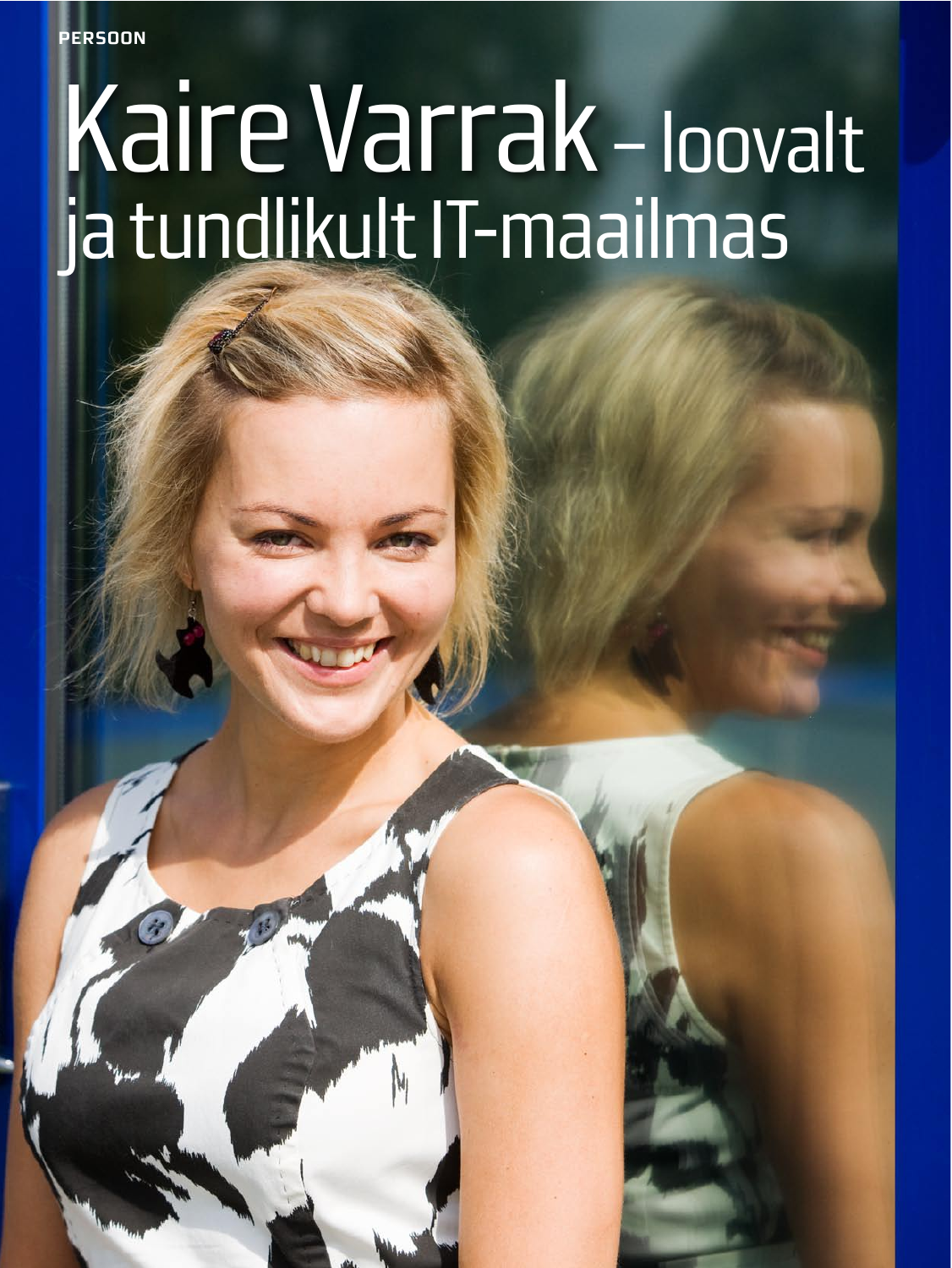Psühhoterapeut ja personalijuht Kaire Varrak on alati värsketest ideedest tulvil. Midagi on teoksil, midagi tehtud, teelolijana seob ta nõtkelt psühholoogiat kõige innovaatilisema valdkonnaga Eestis - IT-ga. Viimase viie aastaga on ta Proeksperdi personali kasvatanud kahekordseks ja vestelnud tööintervjuudel suurema osaga Eesti IT-töötajate paremikust.

**TEKST: TIINA SAAR FOTOD: MEELI KÜTTIM** 

inu kokkupuude Kairega saab alguse palju varem kui seesinane intervjuu. Siis oli aasta 2004 ja tegevuskohaks värbamisfirma CV-Online'i koosolekuruum, kus me müügijuhiks pürgivaid kandidaate intervjueerisime. Olime seda koos õhinal ette valmistanud ja tundus, et õnnestunult, sest ruumis oli kuhjaga sünergiat, sai naerda, oli põnev ja lõpuks eraldusid ka terad sõkaldest. Vahepeal on Kaire tööalane teekond teinud läbi huvitavaid käänakuid ja mul on au olla kuulaja ja ülestähendaja rollis.

### LEIUTAJA USKU HEA NÕID

Vaevalt leidub inimesi, kes teaksid kindlalt juba väikesest peale, et soovivad ühel hetkel töötada IT-firmas personalijuhina. Kuid Kaire lapsepõlvest võib leida märke, et just selline eneseteostus sobib tema ellu. Ta mäletab, et armastas lapsena organiseerida mänge, oli sõbralik, avatud ja tulvil ideid. "Ma võisin teisi oma mõtetega kaasa haarata, koguda enda ümber mõnusa seltskonna, võib-olla seostub see võimega värvata inimesi, meelitada neid ettevõttesse ühe eesmärgi nimel tegutsema," arutleb Kaire.

Ta ei mäleta, et oleks väiksena mõtisklenud mõnest konkreetsest unelmate ametist nagu baleriin või juuksur, küll aga unistas ta saada heaks nõiaks. Selliseks muinasjutunõiaks, kes suudab asju korda teha, imesid korda saata. Veel tahtis ta saada leiutajaks, sest tundus pööraselt huvitav mõelda välja uusi asju. Kaire sõnul on ta paljuski kodust kaasa saanud väärtuse

õppida ja püüelda elus suurte eesmärkide poole. "Haridust ja nutikust hinnati meie peres kõrgelt, nagu ka seda, et inimesed teeksid seda, mida nende süda ihkab," analüüsib naine, kes just seetõttu polegi kartnud erinevatel perioodidel võtta ette suuri asju. Samas ei tee ta asju ülejala,

vaid ikka korralikult. nii et enne mustand ja siis puhtand. Veel on Kaire kodust seljakotti pakkinud kiiruse ja suuremeelsuse. Talle meeldib

hoolitseda inimeste eest, et nad end hästi tunneksid. Ja nagu ühes heas muinasjutus, saab ta neid rolle oma praegusel töökohal ka kanda. Asjade seesuguses käigus on Kaire arvates suur roll sellel, et ta on teelolija ja kulgeja. Usaldades elu ja olles spontaanne, on elu teda kandnud huvitavatesse kohtadesse.

### TEISEL KATSEL PSÜHHOLOOGIKS

Keskkooli lõpus saabus selgus, et psühholoogia on see, millega Kaire end tulevikus siduda tahab ja nii asus ta Tallinna Ülikooli kliinilist psühholoogiat õppima. Personalijuhtimisest ta tol ajal veel ei mõelnud, juhtimise asemel paelus loomine ja inimeste aitamine suhtelabürintides. "Kokku kulus magistrikraadi saamiseks kümme aastat, sest ühel hetkel kadus fookus, miks ma õpin," purustab naine illusiooni sirgjoonelisest hariduskarjäärist. Selle asemele tuli põnev tööelu ja järelemõtlemise aeg, mis kokkuvõttes tõi tagasi selguse ja suure huvi akadeemilise hariduse vastu. "Olin õppimisest vaimustuses ja kõik, mis tegin, tuli hästi välja," räägib psühholoogiat teadusena huvita-

# **Eeldame, et inimesed** on head, ehkki mõne jaoks on see mõistetamatu

vaks pidav naine. Magistrikraadi omandamisega paralleelselt asus Kaire õppima gestaltterapeudiks Taani koolkonnas ja ei jätnud enne kui psühhoterapeudi diplom taskus. Ehkki eksami läbis ta väärtuslike õppetundide saamise nimel teisel katsel: "Esimesel korral läksin mütsiga lööma, arvasin, et on vaid vormistamise küsimus."

Uurides, kui toetavaks peab Kaire oma haridust personalitöös, selgub, et on vahel mõtisklenud, kas ei peaks selleks tööks olema rohkem teadmisi majandusest, ITst ja õigusest: "Siis jälle mõtlen, et äkki on see mingi pilt, milline peab personalijuht olema meie ühiskonnas ja olen endale võtnud voli olla teistsugune," arutleb Kaire, "majandus ja õigus ei ole minu valdkonnad, see-eest on mul tugev humanistlik taust ja psühhoterapeudi kogemused, mis aitavad mõtestada lahti, miks asjad on sellised nagu nad on ning suunata paremuse

> poole." Ja nagu heas organisatsioonis, kus on piisavalt sünergiat, on ka Proeksperdis kõik muu vajalik olemas, mida Kaire oma psühholoogi teadmis-

tega täiendada saab. Tööalase sümbioosi leidmine on olnud siiski pikem ja olulisi õppetunde pakkuv rännak.

### **IT-VALDKONDA TULEK**

Kuueteistaastaselt pidas Kaire suviti lilleseadja ametit, kuid muljetavaldavaid lillenimesid enam ei mäleta. Olulisem oli see, et töö tuli endal selgeks õppida ja esimesed kimbud tagaruumis kokku pusserdada, enne kui põhivõtted selgeks said. Uue õppimist ning tundmatus kohas vettehüppamist on küllaldaselt pakkunud ka Kaire edasised töökohad. Nii sattus ta kohe ülikooli kõrvalt tööle IT-firmasse sekretäriks. Algul suveasendajaks ja hiljem juba pikemaks ajaks. Huvi tarkade klubi maailma vastu aitas kiiresti arenevas ja innovaatilises maailmas hakkama saada ja edasi liikuda. Nii tulid veel mitmed ITfirmad, Hansaraamale lisaks Columbus IT ja Microlink, kuni tuli pakkumine asuda erialasele tööle CV-Online'i värbamiskonsultandiks. "CV-Online oli hea õppetund, sest tuli julgeda teha asju, mida varem polnud teinud ja julguse olemasolul tuli ka kogemus," räägib kaks aastat kohalikele ja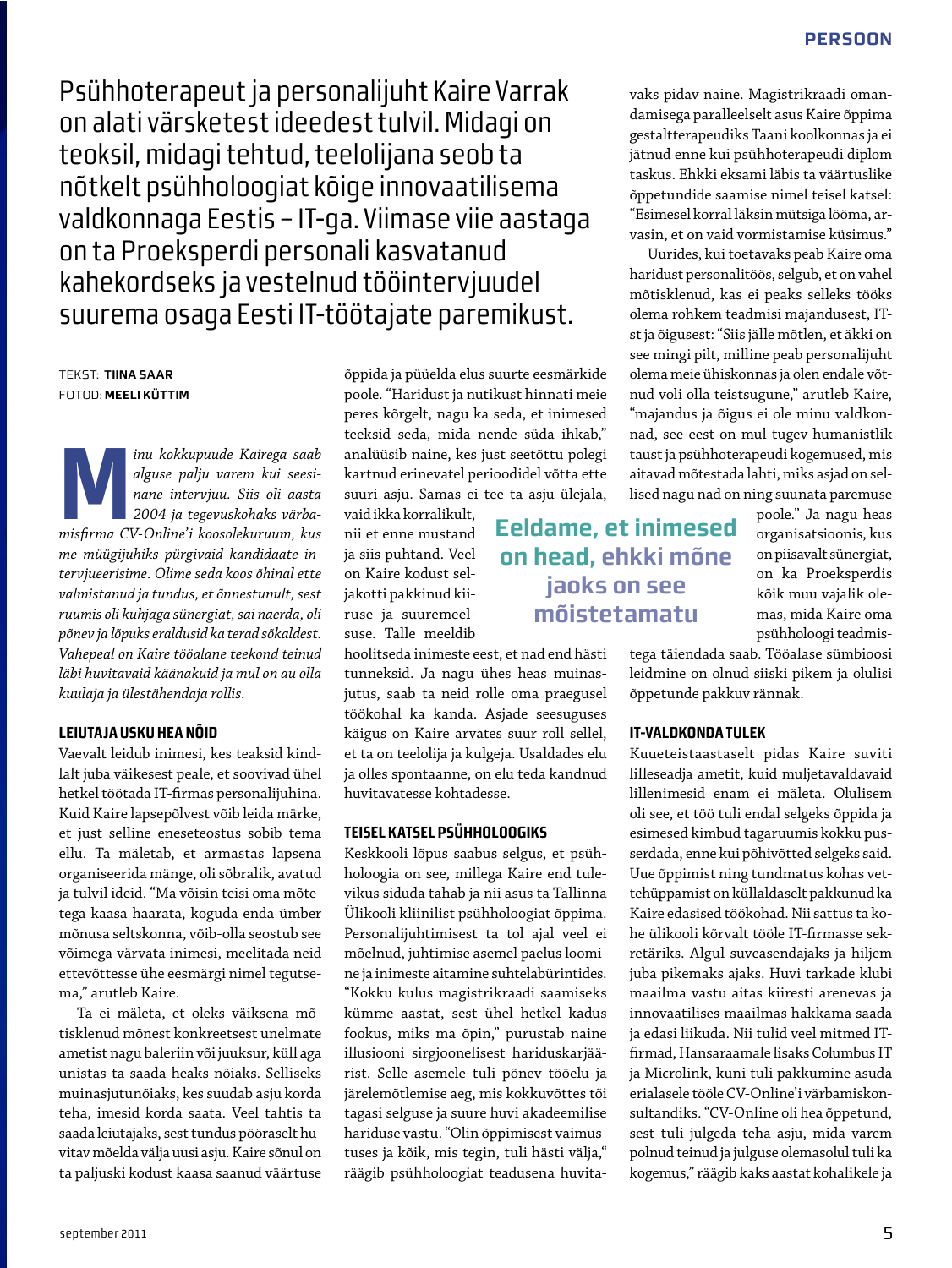

rahvusvahelistele ettevõtetele personali otsinud värbamisspetsialist. CV-Online'i järel tuli aga riigisektori kogemus - koolitusjuhi koht siseministeeriumis.

Kaheaastane kogemus õpetas Kairele seda, et riigiasutus ei ole tema teema: "Kui erasektoris tehakse asju selleks, et see on kasulik, siis riigisektoris sageli asjade tegemise pärast." Kui koolitusjuhina tuli tal tellida koolitusi mitte vajadusest, vaid selleks, et nüüd on raha üle või leppida süsteemiga, et kuskil on asjad tutvuste alusel juba otsustatud, sinna juurde täita ohtralt tabeleid, hakkas see lõpuks terve mõistuse ja õiglustunde peale. Pärast sellist kogemust kaalus naine hoopis lektoriametit ülikoolis, siis aga tuligi Proeksperdi pakkumine. "Nemad otsisid personalijuhti äsja loodud kohale ja mina ilma personalijuhitöö kogemuseta sobisin neile," räägib naine töösuhte algusest ja koos õppimisest. "Suur rõõm oli erarektoris tagasi olla ja pealegi IT-firmas, kus on nutikad inimesed, hea huumor ja vahetu õhkkond," on Kaire veendunud ühisosas leiutajausku IT-töötajate ja enda vahel. Ta on veendunud, et IT valdkond on viimasel kümnendil suuri arenguid läbi teinud. Patsiga nn kapitagustest asjaarmastaja tüüpidest on saanud intelligentsed, avatud ja lahedad inimesed. "See valdkond on cool ja tõmbab ligi lahedaid noori," sõnab mitu aastat karjääripäevadel "Võti Tulevikku" noori värvanud naine.

Selles valdkonnas on Kaire jaoks suurim väärtus see, et hästi oluline on inimene, mitte tema roll. Inimesi tuleb erilise hoolega kohelda, siis sünnivad ka silmale nähtavad väärtuslikud tulemused. Avaliku sektoriga Kaire lõplikult kontakti siiski kaotanud ei ole, vaid tegutseb aastaid põhitöö kõrvalt psühholoogina politseivaldkonnas.

### VIISSADA TÖÖINTERVJUUD

Kaire algusaegade missiooniks Proeksperdis saigi peamiselt talentide värbamine. Seda ei tehtud kunagi range süsteemi järgi, kui välja arvata isiksus- ja intelligentsustestid. "Püüame intervjuul luua meeleolu, mis meil tavapäraselt valitseb ja vaadata, kas intervjueeritav sobib siia õhkkonda. Lõõbime omavahel ega püüa olla teistsugused. Kandidaadi jaoks ei ole see piinapink, vaid võrdne läbirääkimine,"

räägib personalijuht. Tööle võetakse see, kellele firma sobib ja vastupidi. Vaid mõnel juhul on tekkinud intervjueeritavaga tugev vastuseis ja seegi on värbajate arvates indikatiivne. Näiteks ei võeta Proeksperti tööle usaldamatuid inimesi, küll aga võib intervjuule tulla pitsaga ja selle eelnevalt ära süüa kööginurgas, nagu on korra Kaire praktikas juhtunud. Töö sai see kandidaat sellegipoolest.

Avatud värbamine kajastab Proeksperdi olemust täielikult. "Anname inimesele usalduskrediidi. Meil ei ole nii, et algul kontrollime ja jälgime ning kui usalduse välja teenib, siis alles saab kõik hüved. Eeldame, et inimesed on head, ehkki mõne jaoks on see mõistetamatu."

Kahtlustamine ja usaldamatus Proeksperdi kultuuri ei sobi, on 500 tööintervjuud ettevõttes läbi viinud ja sadakond inimest tööle värvanud naine kindel Juba seetõttu et firmas ei lukustata sahtleid, ühisraha võib olla suures kassas ja igaühel on kontorisse ööl kui päeval ligipääs. Kaire sõnul on märgiks seegi, et täpsus ja ausus on selles ettevõttes au sees, et *Ampstopis?* alati raha klapib ning mingeid probleeme pole tekkinud.

Ametlik katseaeg on neli kuud, kuid Proeksperdis üks kuu, mille jooksul inimene end tõestama peab. Kui sel perioodil midagi juhtub, saab ta veel aega, et end paremuse suunas lihvida. Uue töötaja käe hoidmine ei ole ettevõttes väga levinud. "Viskame vette, üle ei hoolitse ja kui hakkama saad, siis järelikult sobid," kirjeldab Kaire firma mõtteviisi, "samas on siinsed inimesed sõbralikud, kui uuel töötajal abi on vaja."

### LUMIVALGEKE JA SEITSE PÖIALPOISSI

Kaire räägib oma praegusest rollist, mis on välja kasvanud värbamisest töötajate eest hoolitsemiseni. Viskan nalja, et ta on nagu Lumivalgeke seitsme pöialpoisiga muinasjutust. Ta möönab, et võrdluses on iva sees, kord oli isegi juht vastanud huumoriga, kui Kaire uute väljakutsete ja ülesannete järele uuris: "Kas inimesed armastavad sind? Kui jah, siis see ongi kõik, mida sa pead tegema." Armastuse hoidmine seisneb aga avatud kultuuri hoidmises, mis polegi Kaire sõnul lihtne, kui ettevõte pidevalt kasvab ja personal uueneb. Praegu vaadatakse üle kogu ette-